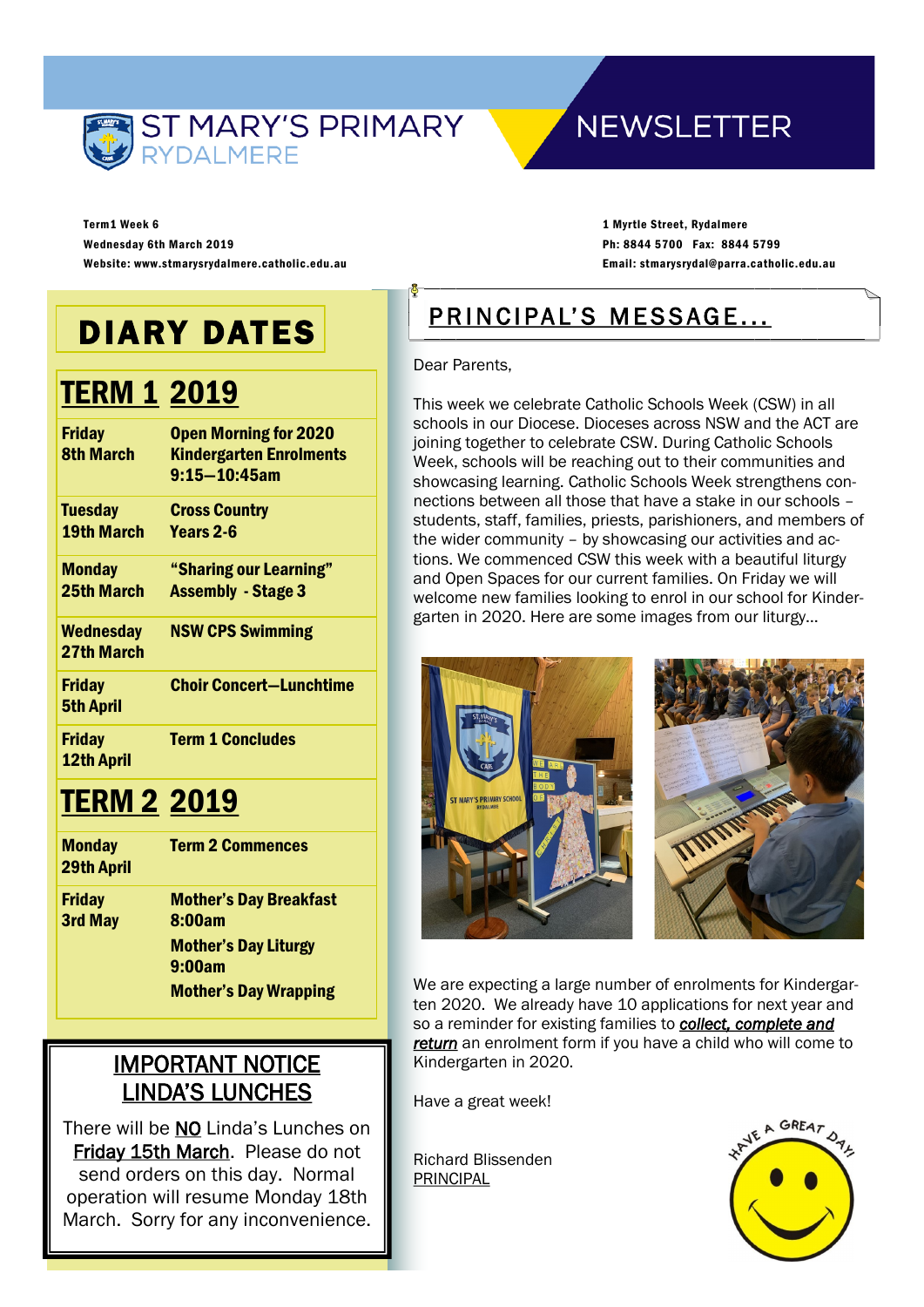## St Mary's Newsletter……

### THANK YOU FROM THE P&F

The P&F Committee would like to say a big THANK YOU to parents for volunteering to assist at the Catholic Schools Week morning tea. They are very grateful we have so many people willing to help out!

## IMPORTANT INFORMATION CONDITION OF USE—STUDENT OPAL **CARD**

Parents of children who catch the school bus, we are asking you to reiterate the information below with your child/ren. It is of upmost importance that they do this on every trip.

It is a condition of use that students tap on at the start and tap off at the end of each trip with their Student Opal Card. This is important to ensure accurate patronage data is recorded. This data is used to plan school special and regular route bus services and assists State Transit in ensuring adequate capacity is provided, so students can travel to and from school safely.

Current statistics indicate that many students have failed to tap on or off the Opal readers when travelling. If students do not tap on and off the school bus, it may appear underutilised and may be considered for cancellation based on low passenger numbers.

For more information and to apply for a School Opal card call 131500 or apply online at https://www.opan.com.au.en.about-opal/ opal-for-school-students.

## ZUMBA CLASSES

To help raise funds for the Presbytery refurbishment, there will be ZUMBA classes held every Friday night in the School Hall. They will commence at 6:30pm to 7:30pm. The cost per person is \$10.00. Please register at the door on the night. Everyone is most welcome to come along.

## *BIRTHDAY CELEBRATIONS March 8 Indiana L Olivia G March 9 Samantha G March 13 Jayden terW Tahlia terW Genevieve B March 14 Beau H Ezekiel M March 17 Jacinta B*

*March 18 Harrison W We would like to wish all of these children a very happy birthday!!*

## BOOK CLUB

The Book Club catalogue number 2 for 2019 will be sent home this week. You can order and pay online for your child's Book Club purchases using a credit card via LOOP. The order will be electronically linked to our school. Please order and pay via the website. Orders for Issue 2 close 19.3.19.

## HOW TO ORDER USING LOOP

- Sign in or register an account at: scholastic.com.au/loop or by using the LOOP app, which can be downloaded from the App store or Google Play.
- Click on ORDER and select school and child's class.
- Add child's name and last initial (so we know who the book is for).
- Enter the product item number from the Book Club catalogue.
- Make payment via credit card.
- All orders will be delivered to St Mary's and distributed to the children.

Any questions please contact Kristine Muir— Book Club Organiser on 8844 5700.

## P&F FAMILY PICNIC

The P&F Committee would like to say a HUGE thank you to everyone who came along last Friday night for our first ever "Family Picnic Night", and what a great night it was. It was a wonderful way to come together as a community at the beginning of the year. We will be holding other events throughout the year, so keep an eye out in the Newsletter for details!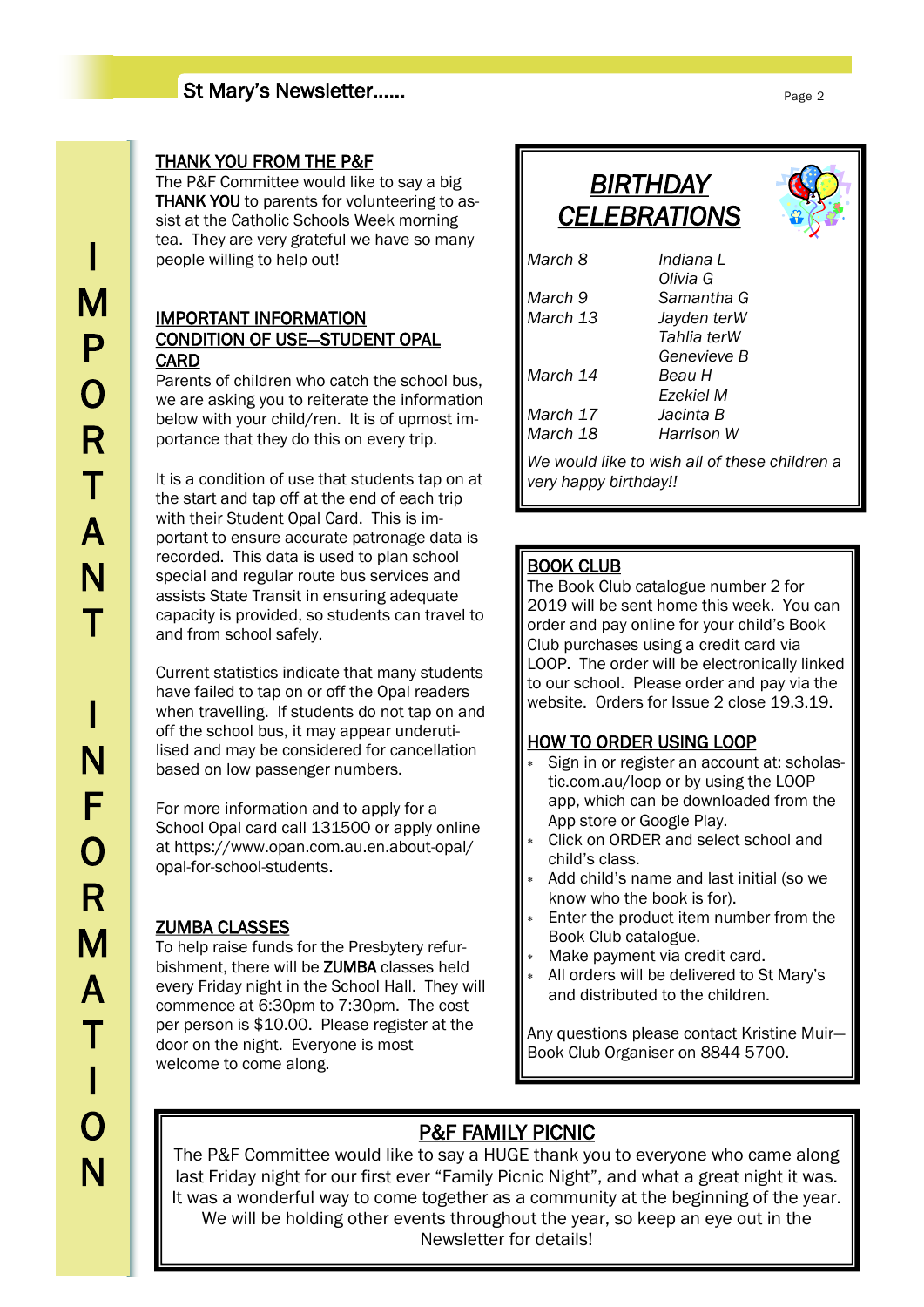# FROM MR BLISSENDEN...

#### CAN YOU HELP?

We have one family looking for some transport support. Currently the family (with one child) catch the bus along Victoria Road from the Ermington Area in the morning and then back again in the afternoon. If you live in that direction and would like to be put in contact with the family to car pool or assist with transport, please let the office know of your availability.

#### YOUTUBE

Our next how to video has been posted on our YouTube channel. Search You Tube for St Mary's Rydalmere and view our videos – the most recent is about accessing google drive.

## DID YOU KNOW??

The PARISH TRIVIA NIGHT IS ON SATURDAY JUNE 29<sup>th</sup> 2019. 6.30pm for a 7.00pm start. Venue is at the Parish Hall. Mark this date in your diary.

#### CELEBRATION OF THE SACRAMENTS

The family is where we begin our journey through life. As we grow, we learn to love, to celebrate, to forgive, to share joys and support each other. Families have their own unique celebrations and rituals that are rich in storytelling and traditions. Celebrations and rituals add to the life and the joy of belonging to a family, they teach us how to love and they teach us that we belong. The same is true for our journey in faith. Families are the place where we learn about Jesus Christ through stories from scripture, experiencing the liturgical cycle and sacramental life through community, symbols and rituals. It is through our family's example and teaching that we learn about Jesus Christ.

The next place of learning, alongside the family, is our parish and our school, which assist and provide support in the ongoing faith formation of the child and family. An essential part of this faith formation is preparation for and celebration of the sacraments.

Celebrating the Sacraments is our way to receive grace. Grace is God's gift to us; it allows us to become closer to Him and to eventually get to heaven. Participating in the sacraments is one way of receiving God's grace.

*- Bishop Terry Brady*

#### The dates for Holy Name of Mary Parish Sacramental programs can be found below.

All details regarding the preparation for these sacraments can be found in the Church.

|                                 | <b>Sacrament of Penance</b><br>- Reconciliation                                                                                                                                                                                | <b>First Holy</b><br>Communion                                                                     | Confirmation                                 |
|---------------------------------|--------------------------------------------------------------------------------------------------------------------------------------------------------------------------------------------------------------------------------|----------------------------------------------------------------------------------------------------|----------------------------------------------|
| Celebration of the<br>Sacrament | This will be held in<br>small groups, in the<br>Church on, either:<br>Tuesday 25 <sup>th</sup> June -<br>$3.30 - 4.30$ pm<br>Wednesday 26th June -<br>$3.30 - 4.30$ pm<br>Thursday 27 <sup>th</sup> June -<br>$5.00 - 6.00$ pm | Sunday 11 <sup>th</sup> August -<br>12 noon<br>0R<br>Sunday 18 <sup>th</sup> August -<br>$12$ noon | Friday 8 <sup>th</sup> November<br>$-7.00pm$ |